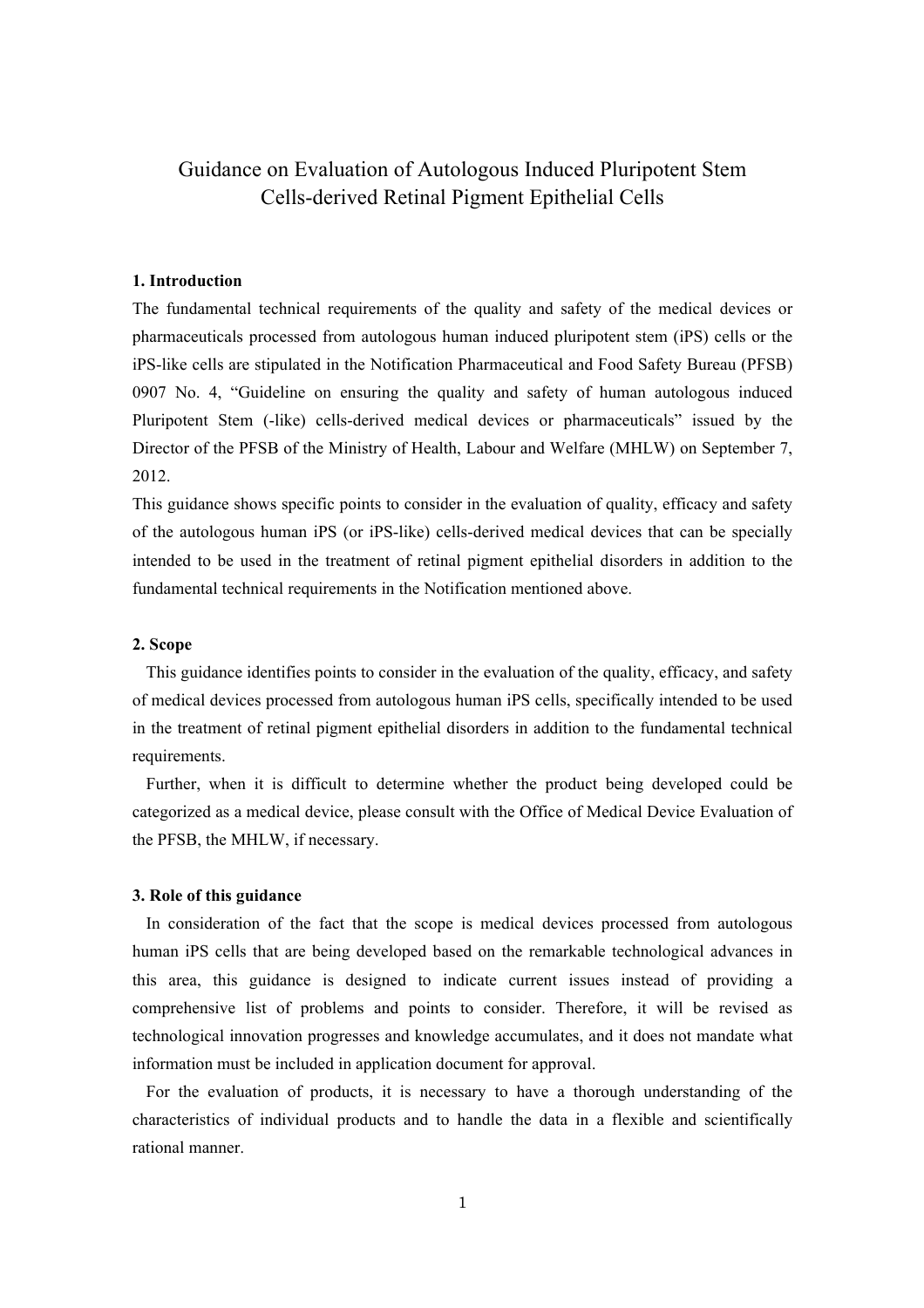It is also recommended that other relevant guidelines from both Japan and overseas should be consulted in addition to this guidance.

#### **4. Terms and definitions**

For the purposes of this guidance, the definitions given in the Notification PFSB 0907 No. 4 above and the following apply.

- (1) Retinal pigment epithelial cells: The outermost layer of the 10 retinal layers. These cells form a single layer of epithelial cells and have the ability to phagocytose retinal photoreceptor cells and regenerate visual substances (such as retinal), forming the blood–retinal barrier. These cells are the main sites of lesions in age-related macular degeneration.
- (2) Retinal photoreceptor cells: One of the types of cells in the retina. They are called "light receptors," converting light energy into electrical energy. They are located at the outermost layer of the neural retina, and their apical regions called "outer segment" is regularly phagocytosed by the retinal pigment epithelia and replaced by new disc membranes that form those outer segments.
- (3) Phagocytic ability: Similar to macrophages, retinal pigment epithelial cells have the ability to incorporate and digest foreign objects, such as bacteria and cell debris. Under normal circumstances, they regularly ingest the apical region of photoreceptor cells.
- (4) Barrier function: Retinal pigment epithelial cells are bound to each other by an adhesive structure that is impervious to substances. This feature is known as the barrier function.
- (5) Cell sheets: This refers to cells that gather to form a sheet-like structure.
- (6) Subretinal transplantation: This refers to a surgical treatment consisting of deliberately creating a space in the subretinal region, which is located between the sensory retina and retinal pigment epithelial cells, in which tissues or devices are inserted.
- (7) Exudative lesions: This refers to a pathological condition in which choroidal neovascularization occurs in association with age-related macular degeneration. Caused by disturbances in the structure of the retina due to the accumulation of exudates and neovascular tissues beneath the retina, the condition involves rapid and severe decrease in visual acuity.
- (8) Examination of the ocular fundus: This refers to a test aimed to identify changes in the retina and choroid by using indirect ophthalmoscope, direct ophthalmoscope, front lenses, etc, projecting light into the ocular fundus from the front of the eye, through the pupil.
- (9) Fundus angiographic test: In this test, a fluorescent substance (fluorescein) is administered intravenously, and the ocular fundus is examined and photographed using a fluorescent camera. This test assists in the evaluation of the barrier function and hemodynamics of the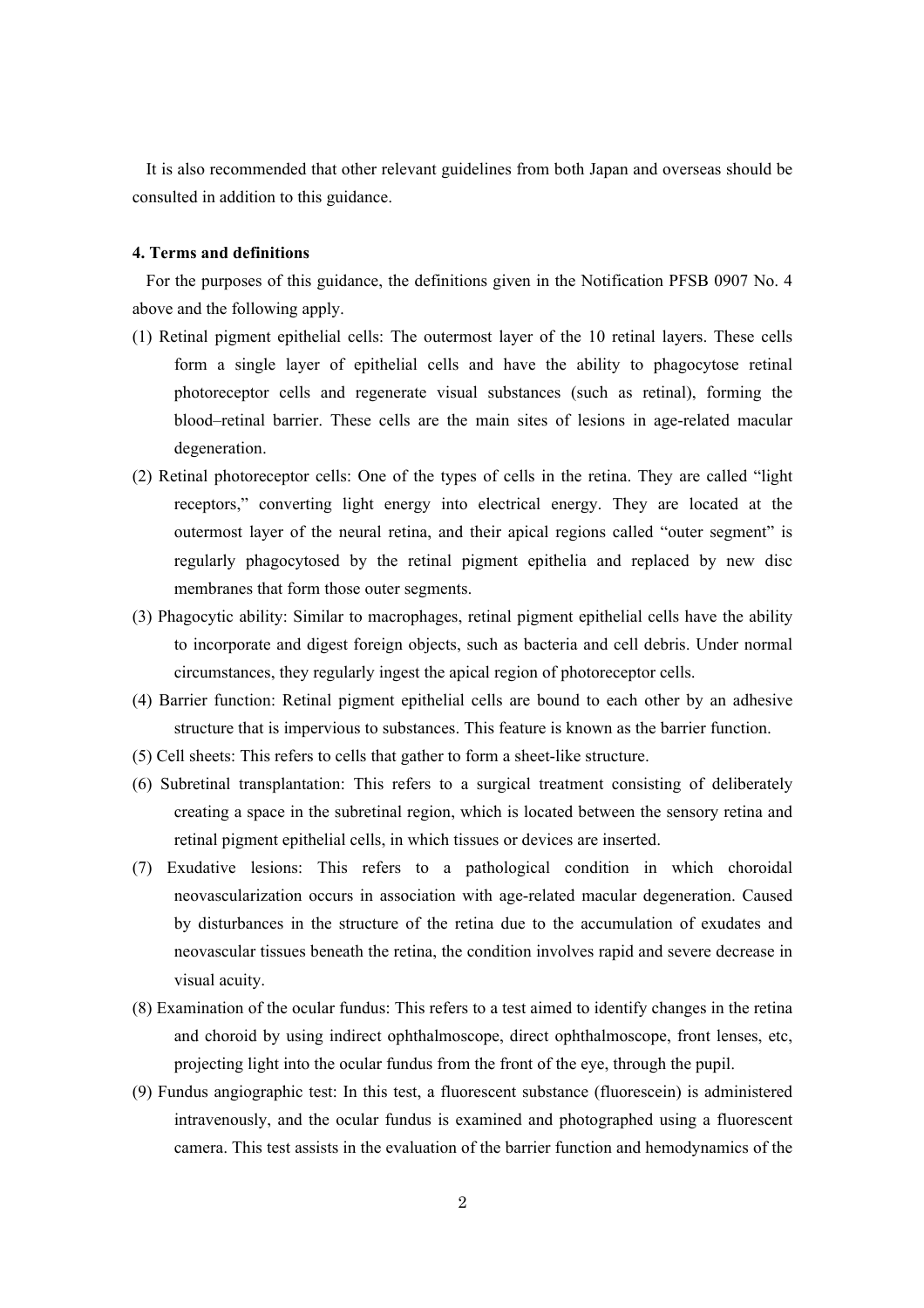ocular fundus, as well as in the detection of neovascularization.

- (10) Retinal tomography: This is also known as optical coherence tomography (OCT) and is a test that allows the cross-sectional observation of the layers of the retina in vivo. It is effectively used in the detection of choroidal neovascularization and retinal detachment.
- (11) Retinal sensitivity test: This test examines the area of the subject's visual perception by projecting small lights on the retina and by changing the brightness of each light. It includes tests such as microperimetry and static quantitative perimetry.

### **5. Points to consider in evaluation**

- (1) Quality control of products
	- [1] Characterization items on specification of quality as retinal pigment epithelial cells
		- a) Cell morphology

Phase contrast microscopy allows visual examination of the specific morphology to retinal pigment epithelial cells (e.g., brown pigments and polygonal, pavement-like shape).

b) Genes specifically expressed in the retinal pigment epithelial cells

Confirm whether retinal pigment epithelium-related genes (such as RPE65, CRALBP, MERTK, and BEST1) are expressed.

c) Cell purity

Cell purity may be confirmed by immunostaining of the combination of more than one antibody such as against RPE65, bestrophin, and PAX6. Alternatively, it may be confirmed through the objective quantification of the number of pigmented cells by microscope-image analysis. Because almost all the pigmented cells in a characteristic morphology from purified cultures of cells with relevant genes are judged as retinal pigment epithelial cells.

d) No undifferentiated cells in the product

Flow cytometry by using immunostains for undifferentiated-cell markers (i.e., Oct3/4, Sox2, and TRA-1-60) and quantification of marker genes (e.g., OCT3/4, Nanog, and Lin28) through quantitative reverse transcription-PCR have been shown in the literature as the methods to detect residual undifferentiated cells in the product.

Among them, the investigation of the Lin28 expression by quantitative RT-PCR is highly specific and sensitive to find the undifferentiated cells<sup>1)</sup>, and thus, can be a representative method in the evaluation.

In addition, the residual of undifferentiated iPS cells in the product should not necessarily be considered as a sign of tumorigenicity, and items used in non-clinical studies should be referred for tumorigenicity tests.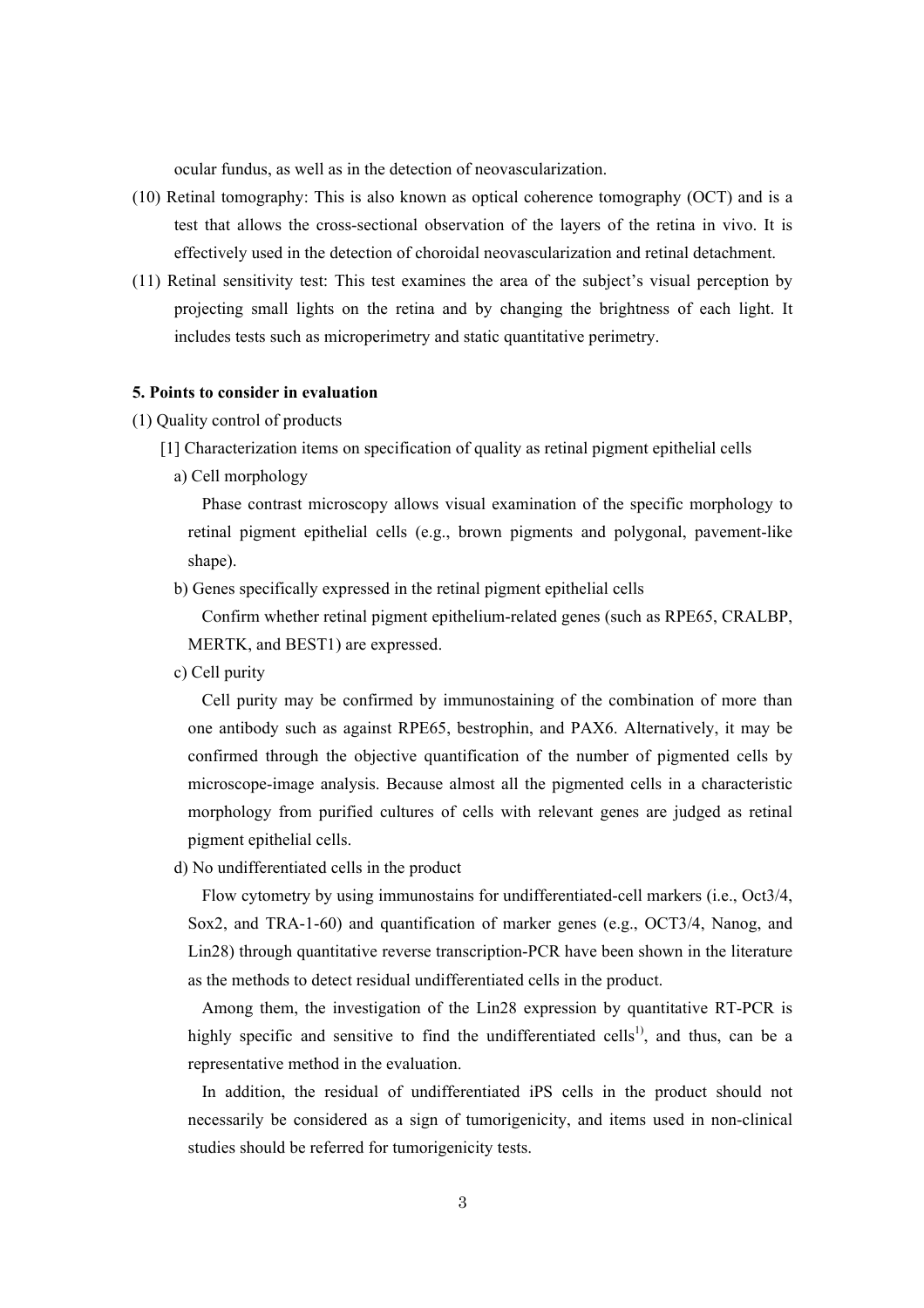e) Functional evaluation

The functional properties of retinal pigment epithelial cells compatible for therapeutic use should be checked during the manufacturing process. The following are examples of the commonly performed tests.

- ・Phagocytic ability: Incorporation of fluorescence-labeled outer segments of the retinal photoreceptor cells or the incorporation of fluorescent beads added to the culture medium into cells is evaluated using flow cytometry.
- ・Growth factor secreting ability: The secretion amount of vascular endothelial growth factor (VEGF), pigment epithelium-derived factor, and so on are measured using enzyme-linked immunosorbent assay.

[2] Characterization items on specification of quality as retinal pigment epithelial cell sheets When analyzing the characteristics of retinal pigment epithelial cell sheets, the validity of preparation process of cell sheets in manufacture is clarified by confirmation of the morphology and evaluation of mechanical compatibility and functional properties as shown below.

- a) To confirm sheet morphology, tissue sections of the sheet are examined, or three-dimensional observation of the sheet by using a confocal microscope is conducted to confirm that cells form a sheet.
- b) To check the mechanical compatibility, a graft prepared from the cell sheet detached is verified the absence of breakage or damage in the sheet.
- c) To examine the presence of functional properties (barrier function), the expression of markers associated with barrier function is observed by immunostaining (ZO-1 staining). Or transepithelial electrical resistance and such are measured.

(2) Non-clinical tests

[1] Tumorigenicity tests

To validate the manufacture process, it is useful for the evaluation that tumorigenicity of final products manufactured in the same manner and met the same quality standards is tested at a certain number of local (e.g., under the retina or under the skin) in immunodeficient animals by using the experimental system with a known detection sensitivity. Final products derived from three donors or more, if possible, are tested. Whenever necessary, analyses are conducted in a comprehensive manner by using the soft agar colony formation assay or karyotype analysis, if scientifically relevant. However, the study of tumorigenicity may need to be revised, depending on new data from the clinical applications of the product.

As general principles on non-clinical safety, including tumorigenicity tests, the safety of the final product and the safety of raw materials (iPS cells) are evaluated, in principle, in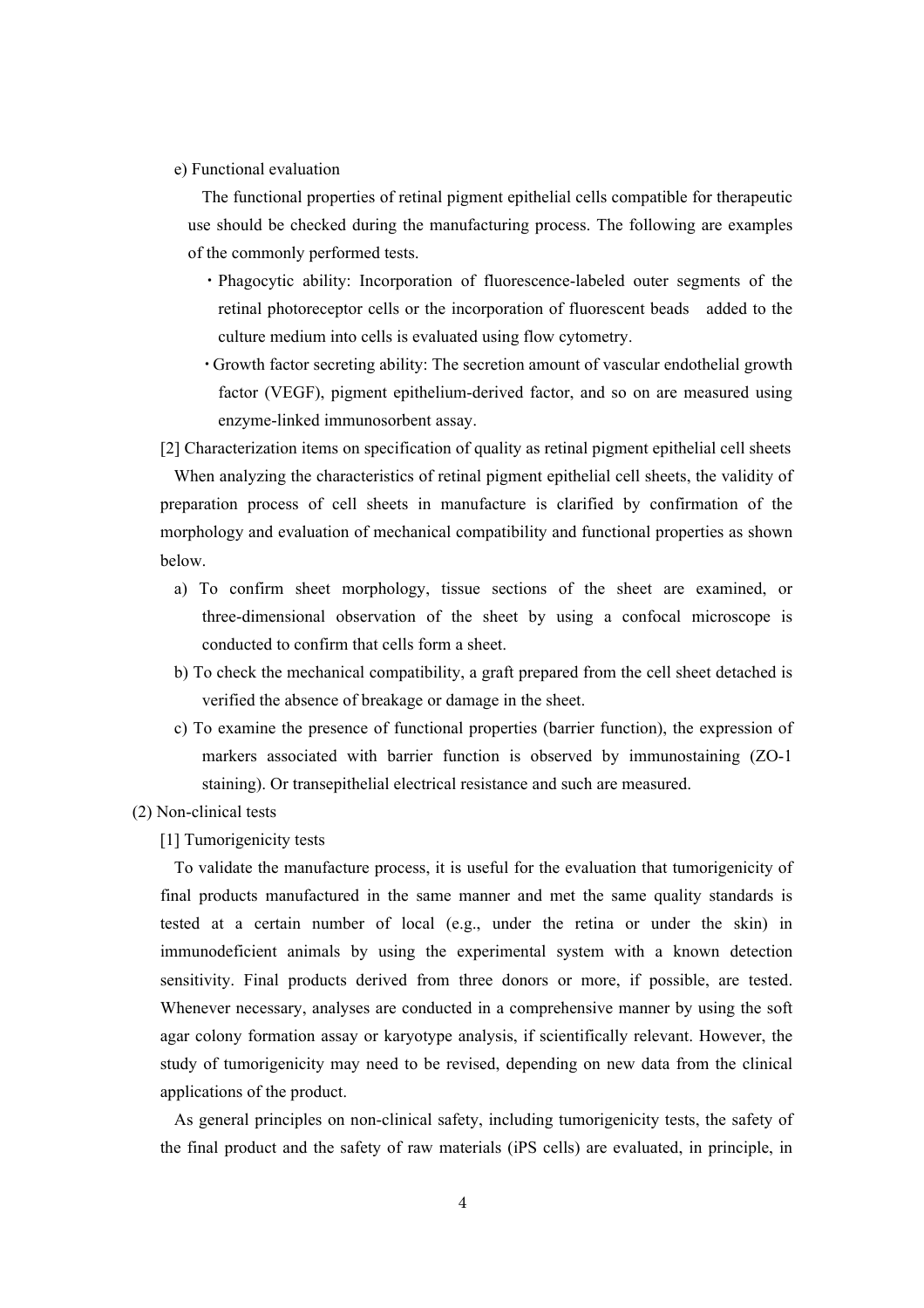distinct from each other. For all non-clinical tests on retinal pigment epithelial cells derived from autologous iPS cells, as functionally matured retinal pigment epithelial cells are used, final products can be supposed to be equivalent to each other in terms of non-clinical safety regardless of their donors or minor changes in the manufacture process, if the points to consider in evaluation shown in this guidance are fully studied and the properties are well characterized.

[2] Potency and performance assessment

As functionally matured cells are transplanted in the retinal pigment epithelial transplantation, in principle, the cells are transplanted subretinally into animal models of retinal pigment epithelial dysfunction, such as the Royal College of Surgeons (RCS) rats and then their protective effect for retina as retinal pigment epithelial cells is confirmed.

[3] Other issues

If special handlings are needed for the insertion of the sheet and such, it is recommended to confirm the items necessary and scientifically appropriate for the clinical application, such as the safety of the handlings and short-term local reactions following transplantation with the handlings, in middle- and/or large-sized animals.

(3) Clinical studies (Clinical trials)

[1] Indications

Diseases involving disorders in the retinal pigment epithelium

Diseases such as age-related macular degeneration, degenerative myopia, Stargardt's disease, traumatic injuries, and retinitis pigmentosa

[2] Items for systemic monitoring

Adequate systemic screening of the presence of malignancies are recommended prior to any surgical procedure to determine whether the tumor could be derived from transplanted cells in case of development of a tumor in tissues other than eye after transplantation,. A suitable period is established after transplant surgery, and attention is given in the eventuality that a tumor develops.

[3] Evaluation of transplantation treatment

For the diseases targeted in this guidance, the items for the evaluation of therapeutic effect are mainly categorized into 2 types: a) anatomical evaluation and b) visual performance evaluation. Which should be used as evaluation items and the best timing to do so should be considered according to the targeted diseases and content of treatment. It seems plausible that control groups are selected from the patients who seem adequate for the comparison in consideration of the previous outcome of treatment and their control group, depending on the study design: if patients who did not fully respond to conventional treatment (such as anti-VEGF therapy in age-related macular degeneration) are the enrolled group, or if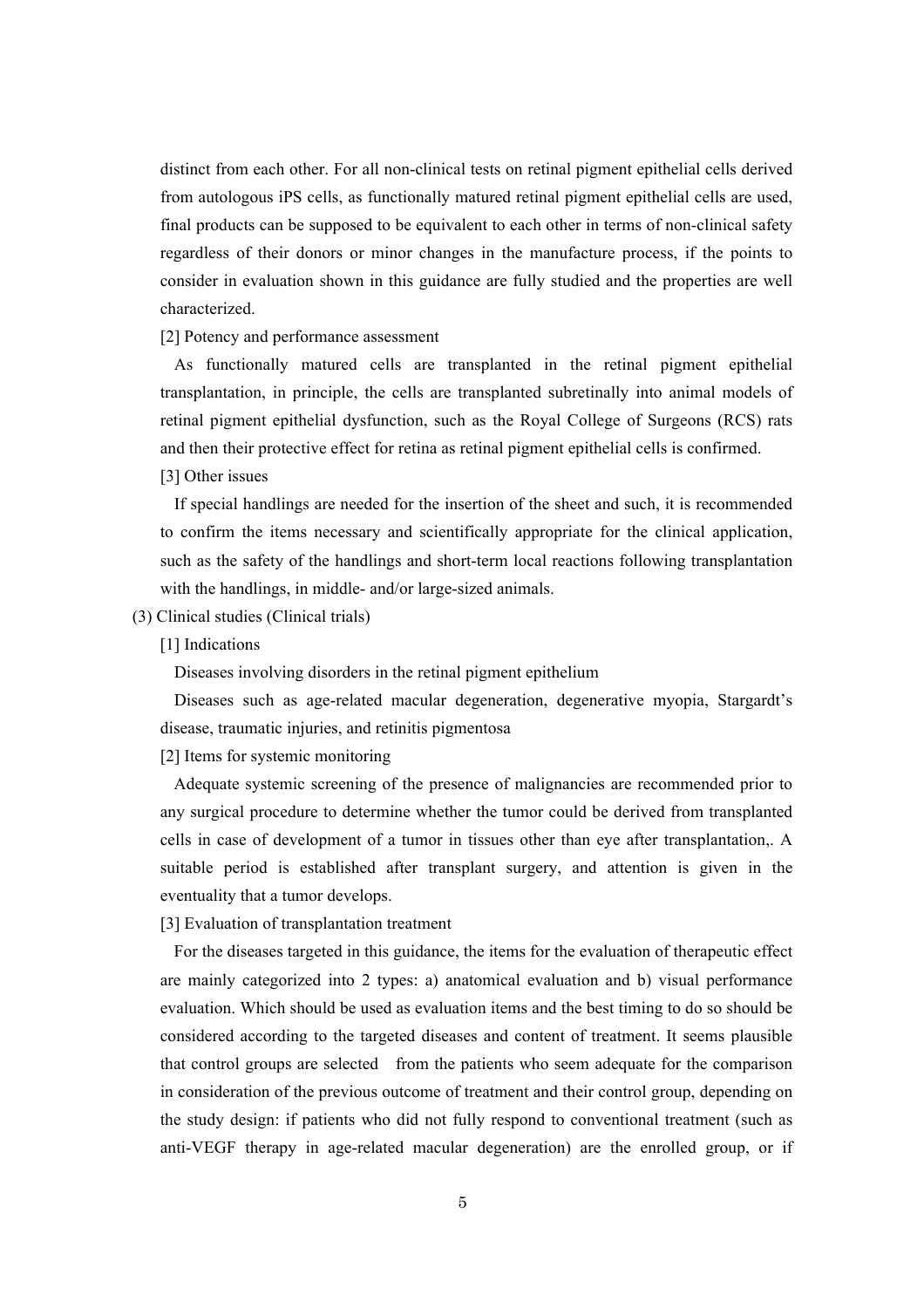patients meeting certain standards are used as controls regardless of the effectiveness of their existing treatment are the ones to be enrolled, a comparison can be conducted with the results of treated patients with conventional treatments in the past, or theose of the control groups inof these past studies . In cases of hereditary degenerative diseases in which both the eyes progress in the consistent time frame, the use of the contralateral eye as a control may be considered appropriate.

The following is a summary of the current trend of the use of evaluation items in the specialized field of ophthalmology. Tests used in the specialized field of ophthalmology have remarkably progressed; suitable evaluation methods should be chosen for each test design at any time.

a) Anatomical evaluation

Fundoscopic examination and diagnostic imaging, such as contrast imaging tests and retinal optical coherence tomography

Tests conducted in ophthalmology have shown remarkable progress in recent years. For example, retinal optical coherence tomography (OCT) allows the observation of tomographic images of the ocular fundus in a non-invasive manner and with high resolution. It facilitates the detection of active exudative lesions such as those found in age-related macular degeneration, as well as the actual quantitative condition of the residual visual cells after treatment, including dry types. Thus, OCT is a highly reliable testing method that may be used for objective evaluation of the time-course evaluation of its protective effect on the retina as well. Therefore, use of diagnostic imaging methods such as OCT is currently the most appropriate evaluation method to determine the survival of transplanted cells and their effects. In addition, making assessments based on contrast imaging tests and OCT is the most appropriate for the evaluation of safety (including rejection and tumor formation), because of their high sensitivity.

b) Visual function test

Visual function tests include assessment of visual acuity, retinal sensitivity, visual field test, and electrophysiological testing

In terms of exudates during choroidal neovascularization, such as that found in pigment epithelial failure in the macular region, as well as that observed in exudative age-related macular degeneration, the pathogenesis of exudation includes progressive degeneration of overlying photoreceptor cells in the macular region. Visual performance depends on the condition of the retinal photoreceptor cells, and the main purpose of the transplantation therapy is to prevent further progression of this macular visual performance disorder (decrease in visual acuity) by supplying healthy pigment epithelia under the residual retinal photoreceptor cells to protect the function of these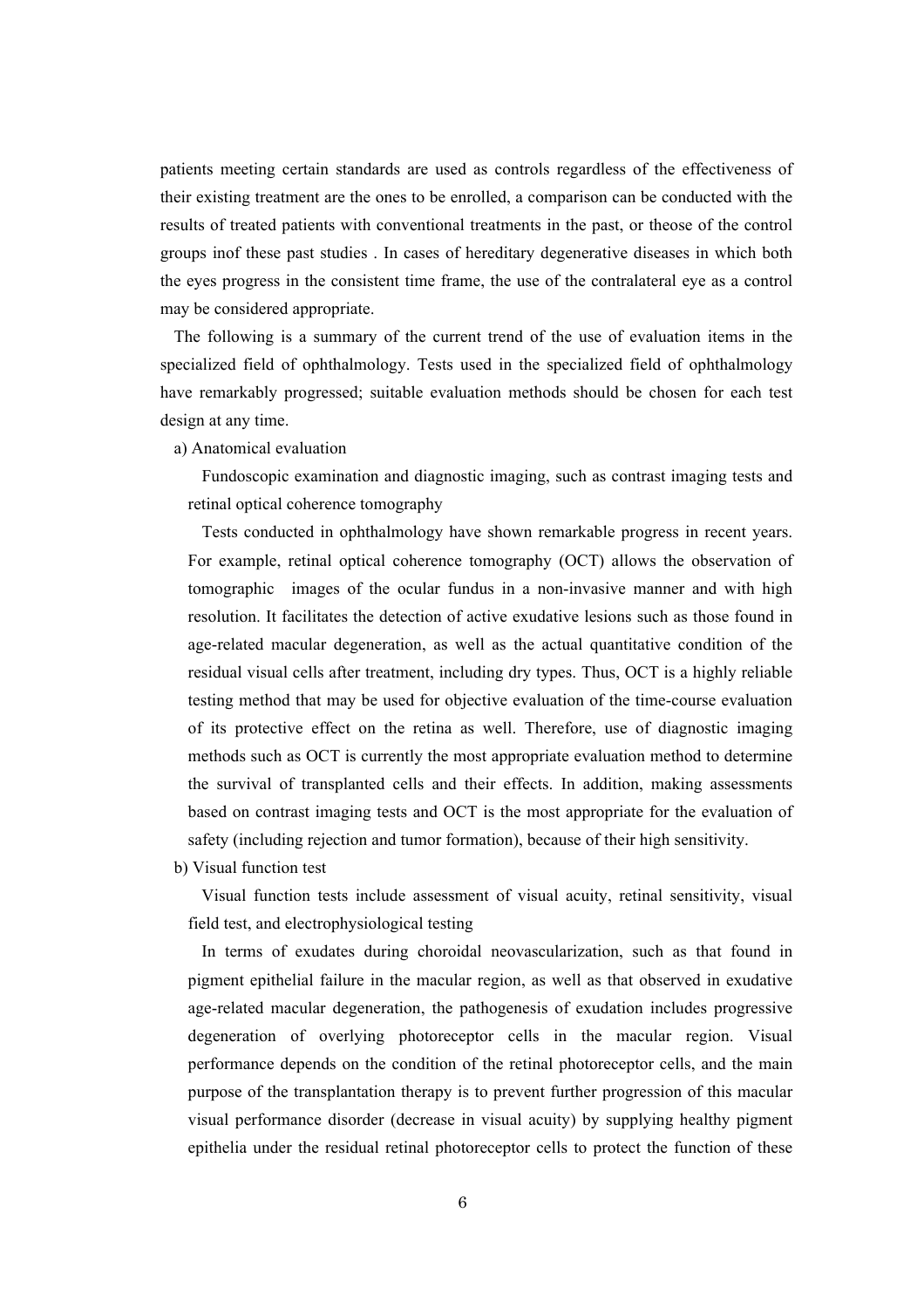photoreceptors. Recovery of lost photoreceptor cells is currently impossible and cannot be considered as a purpose for the pigment epithelial transplantation.

Central vision, or visual acuity, is generally used as an indicator of visual function, although influenced by the position of residual healthy retinal photoreceptor cells in the central region. Visual acuity, thus, is generally better when the residual retinal photoreceptor cells are located closer to the central region. However, in age-related macular degeneration, all retinal photoreceptor cells are not lost uniformly in a concentric manner, and instead, they disappear in a random and disorderly manner. Hence, the range of photoreceptor cells remaining in the macula area is not necessarily correlated with visual acuity. Further, individual differences are also present in the subjective perception of visual performance, such as the identification of important points. Subjectively, the following types of dissociations may actually occur: "During visual acuity tests, numbers are visible, but the subject does not have the impression of being able to see" or "The visual acuity score is low, but surprisingly, there is no disability."

When the disease is treated early, a high number of photoreceptor cells are protected at the central area, and generally, good visual acuity is maintained. On the other hand, when treatment is conducted at an advanced stage of the disease, the photoreceptor cells in the central area are already lost, and therefore, the chances for any improvement in visual acuity may be significantly reduced. However, if the photoreceptor cells in the surrounding areas can be protected, improvements may be achieved, such as a decrease in the central scotoma (the central blind area).

Therefore, depending on the timing and progression of the disease, when assessment based on visual acuity alone is considered inappropriate for the evaluation of visual function, it is preferable to conduct a comprehensive assessment that includes visual acuity, retinal sensitivity or central area of vision, as well as indexes for macular and local reactivity and the range.

Depending on the disease, if local analyses can be performed, then electrophysiological tests may be conducted to assess the visual performance objectively. In addition, in patients with bilateral impairment, if treatment is conducted on the eye with predominant visual acuity, then NEI VFQ-25 can also be used as an indicator in the evaluation of visual performance to examine the patient's quality of life 2).

## **6. References**

1. Kuroda T, Yasuda S, Kusakawa S, Hirata N, Kanda Y, Suzuki K, Takahashi M, Nishikawa